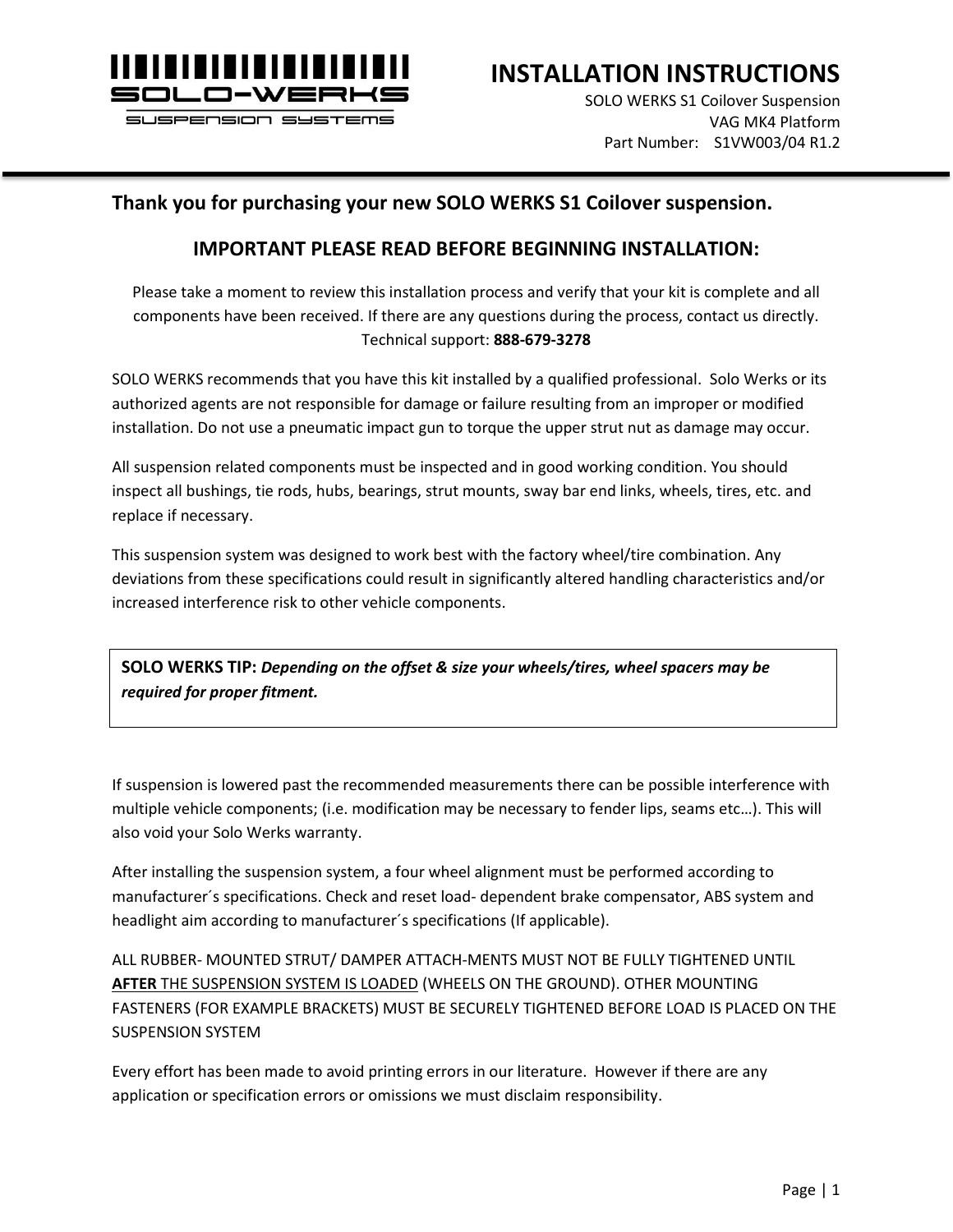

l

# **INSTALLATION INSTRUCTIONS**

SOLO WERKS S1 Coilover Suspension VAG MK4 Platform Part Number: S1VW003/04 R1.2

#### **Original Suspension Removal- Front:**

**SOLO WERKS TIP:** *Disconnect Headlight level sensor on control arm (if equipped) before any other steps are taken. Disregard for this step could result in damage to sensor link.*

- 1. Support Lower Control Arm/Spindle with floor jack
- 2. Remove any hoses/lines from original suspension strut mounts
- 3. Disconnect Sway bar endlink from lower control arm
	- a. If equipped with a strut housing mounted endlink, remove completely.
- 4. Remove Lower Pinch Bolt/Nut from spindle
- 5. Using Strut Spreader Tool (VAG part # SCW3435), spread spindle mount
- 6. Lower the control arm to separate strut from spindle.
	- a. Ensure that the lower control arm is still supported
	- b. This may require work to separate as corrosion may limit movement
	- c. Using rubber mallet tap the cast spindle to free strut from spindle
- 7. Support strut from inside wheel well
- 8. Remove the upper strut mount nut and stop plate accessing it from inside engine bay
	- a. Note: retain OEM stop plate for reinstall later
- 9. Remove strut assembly
- 10. Leave the Strut Spreader in place

**NOTE:** If you are using your existing upper strut mount and bearing (Fig 1 #2 & 4) you must remove these items from the strut assembly. These items are under extreme pressure from the front spring and must be removed using an appropriate spring compressor to relieve the pressure. Follow the directions given by the manufacturer of the Spring Compressor to safely remove the spring and disassemble the Strut Assembly.

**SOLO WERKS TIP:** *As the strut mounts and bearings are a consumable/wear item and are a known fail point on this chassis Solo Werks recommends replacing with new OEM mounts and new OEM Bearings and leaving your original suspension as an assembly. These parts are available from your Solo Werks Dealer or your local VW/Audi parts dealer.*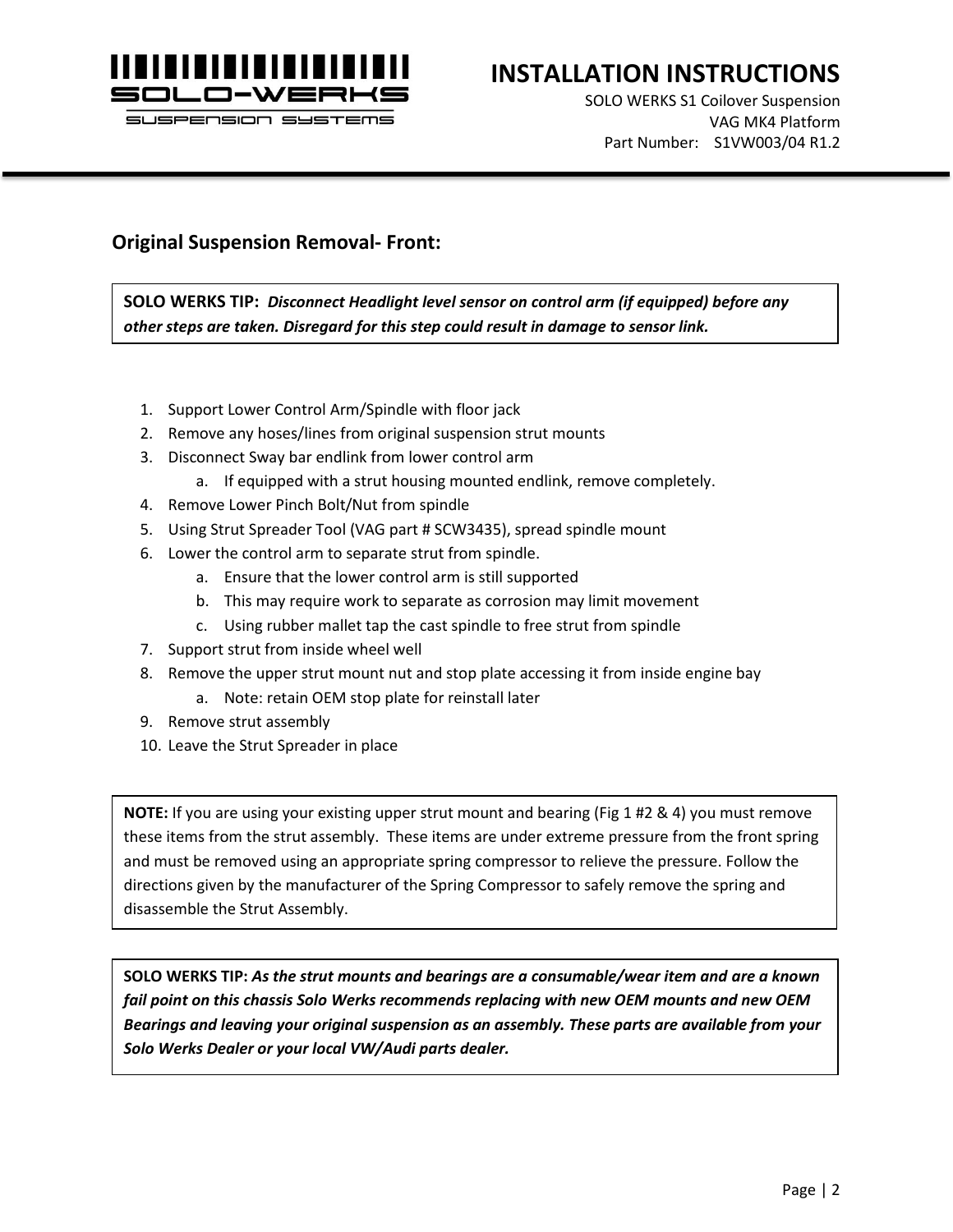

l

# **INSTALLATION INSTRUCTIONS**

SOLO WERKS S1 Coilover Suspension VAG MK4 Platform Part Number: S1VW003/04 R1.2

# **Solo Werks Coilover Pre Assembly – Priming the Dampers**



**SOLO WERKS TIP:** *As the suspension is shipped and stored in a horizontal position, it is advisable to exercise or Prime the shock absorber before you install them to ensure that the internal contents are in the correct chambers. Therefore we advise that before you assemble the front coilover shock absorber, take a moment to purge the shock absorber.* 

*To do this, one side at a time remove the following from one of the front Coilover Assemblies (if equipped):*

- *Two Upper fasteners (lock nut and securing nut)*
- *Upper Spring Perch*
- *Main Spring*
- *Spring Isolator*
- *Helper Spring*

*You will then be left with the coilover strut with the bumpstop and vent disc on the shaft. Pull the bumpstop up to the top of the chrome shock shaft, just before the threaded portion.* 

*With the shock upright (as it would be installed in the vehicle) compress the shock shaft until the bump stop touches the shock housing, and then pull to extend the shock shaft back to full extension.*

 *Repeat 3-5 time minimums. You will notice the shock forces getting progressively harder each time. Once they feel consistent each way, you are ready to install.*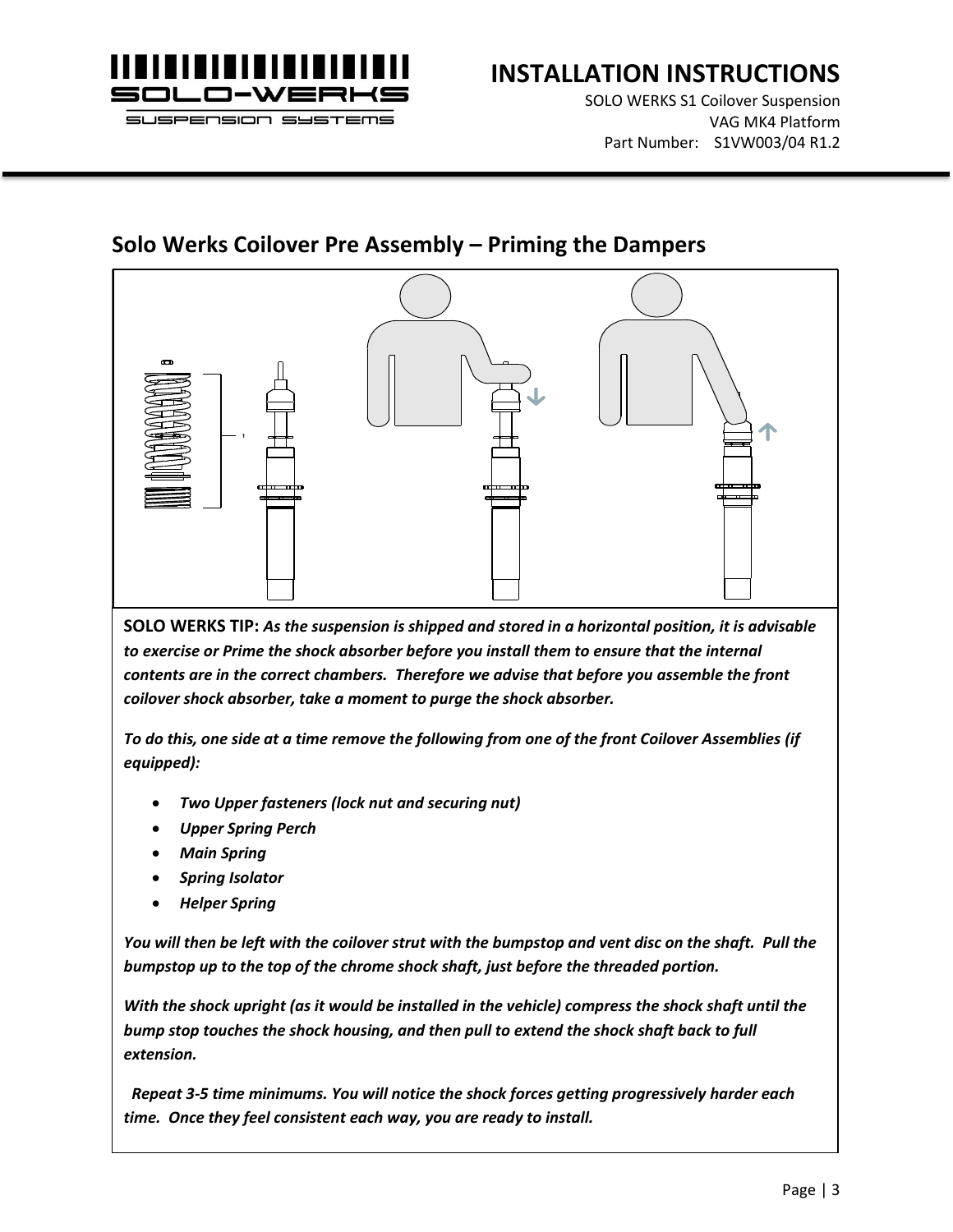

l

#### **INSTALLATION INSTRUCTIONS**

SOLO WERKS S1 Coilover Suspension VAG MK4 Platform Part Number: S1VW003/04 R1.2

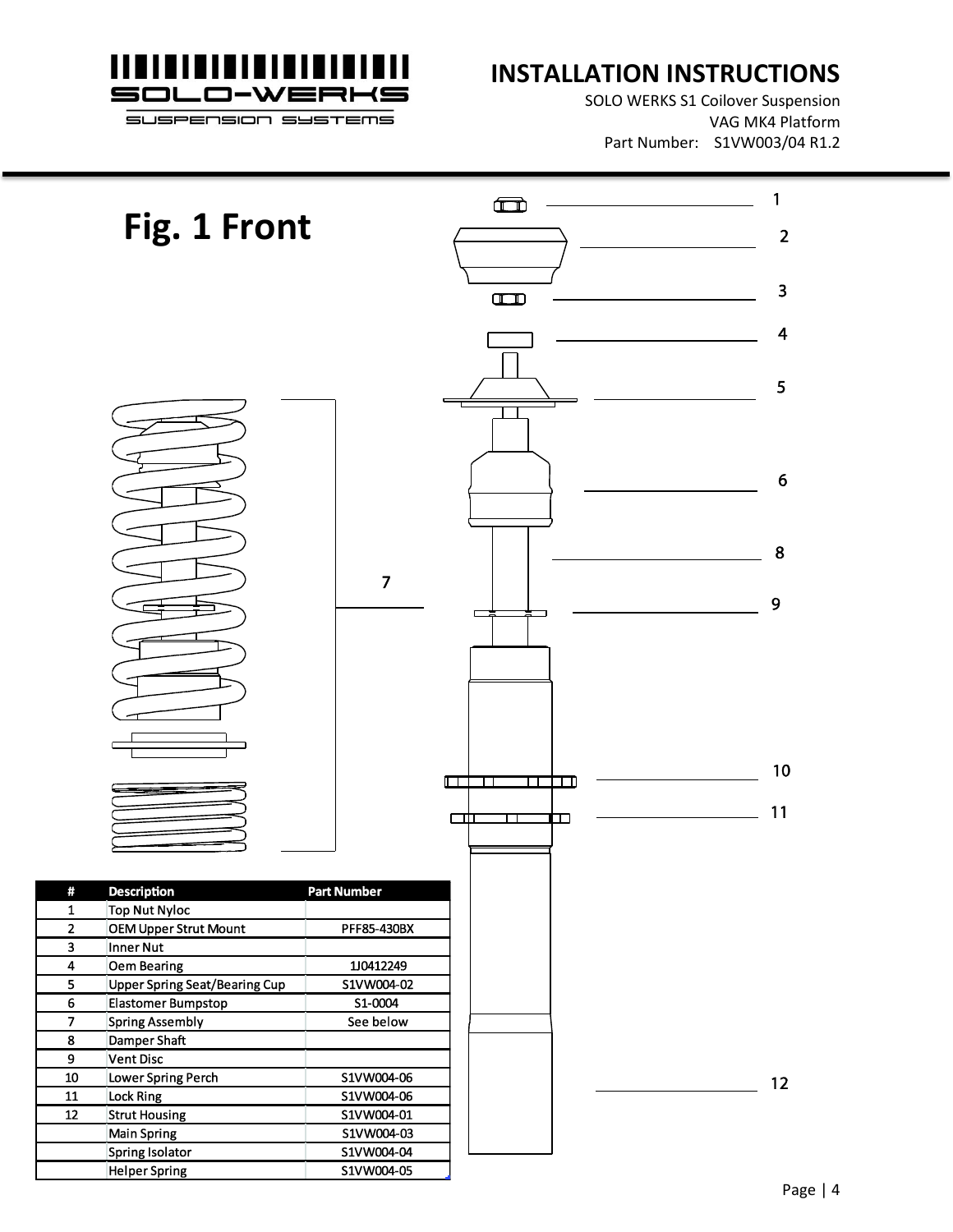

### **INSTALLATION INSTRUCTIONS**

SOLO WERKS S1 Coilover Suspension VAG MK4 Platform Part Number: S1VW003/04 R1.2

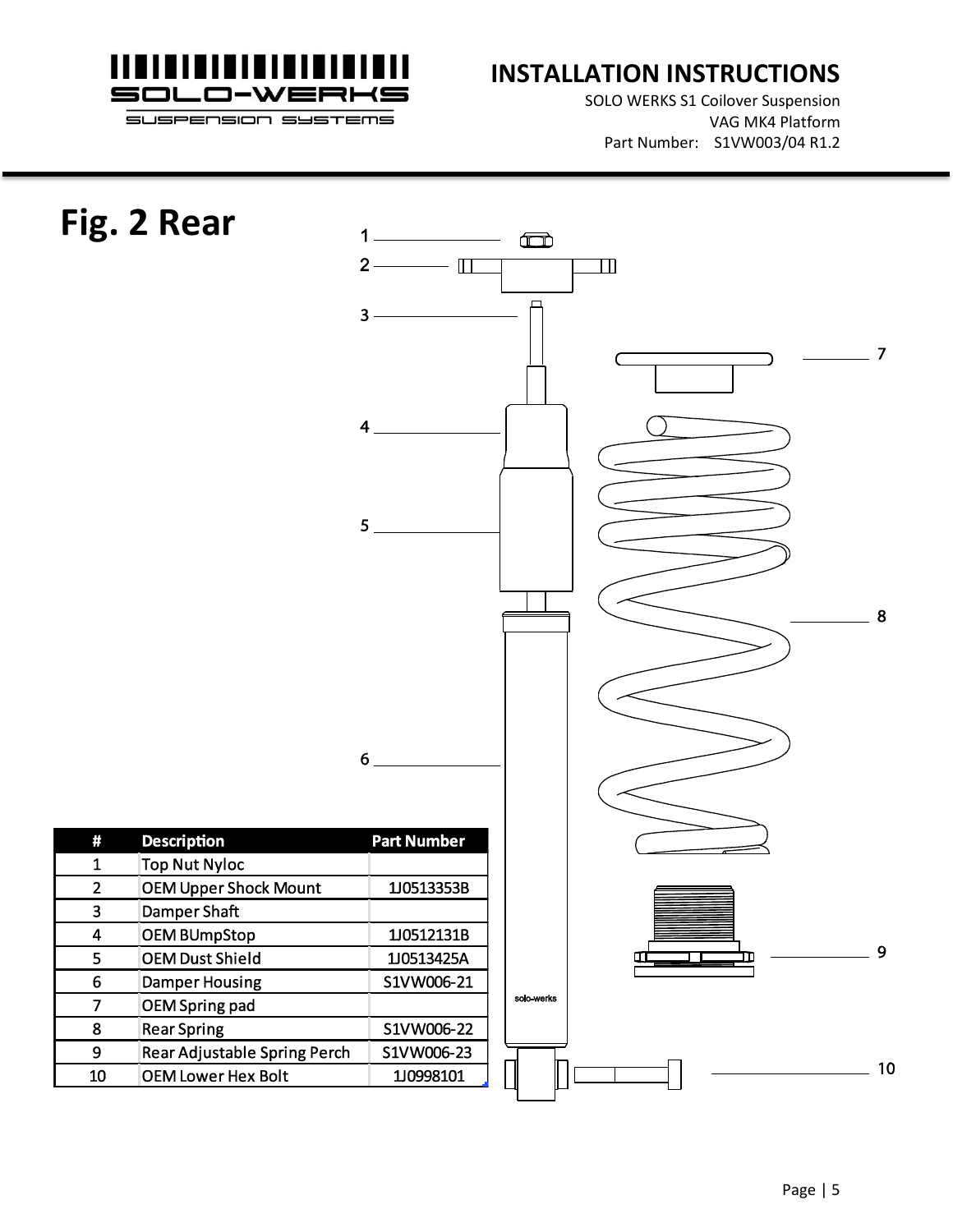

l

# **INSTALLATION INSTRUCTIONS**

SOLO WERKS S1 Coilover Suspension VAG MK4 Platform Part Number: S1VW003/04 R1.2

#### **Solo Werks Coilover Assembly and Installation – Front:**

- *1. Work In the OEM Upper Bearings - Rotate the bearing a few times to break it in*
	- *a. We have found that brand new or even existing bearings can get stuck as they have a very limited rotation when installed*
	- *b. If they are stuck or too hard to move, they will not allow the assembly to rotate as it should and will create a spring bind that will produce a "boing" or "clang" sound of the springs recoiling*

Assemble the coilover assembly with the OEM Strut Mount and bearing using the provided hardware as in the diagram Fig.1

- a. Top nut should be torqued to 44 ft-lbs. (Fig. 1 #1)
- b. Inner nut should be torqued to 44 ft-lbs. (Fig. 1 #3)
- c. Once assembled, we recommend starting the main perch at 25mm (1") of thread remaining below the main perch/spring seat using the included spanner wrench – actual vehicle height will be set later in the process. (Fig.1 # 10&11)

NOTE: Use of an anti-corrosion spray such as the Boeshield T-9 on the threads & main perch/spring seat at this point (Fig.1 # 10&11) can make the adjustment process much easier and will add an extra layer of protection. Boeshield T-9 is available from your Solo Werks dealer.

- 2. Insert strut assembly into vehicle
	- a. Reinstall OEM stop plate and upper strut mount nut but do not tighten at this time.

NOTE: Before proceeding with the next step, inspect the inside of the Spindle for debris (rust/dirt etc. Fig.1 #13). Also note the placement of the ridge that is built into the inner lower edge of the tube of the spindle. This is a locator for the shock tube, which must be inserted into the tube until it is stopped by this ridge. Only at this point is the shock properly seated in the Spindle.

- 3. With the Strut Spreader in place:
	- a. Insert strut assembly into Spindle housing with the metal bolt locator through the split (Fig.1 #12).
	- b. Slide the strut assembly down until the bottom of the strut housing has bottomed out on the internal ridge in the spindle.
- 4. Replace lower spindle bolt through spindle housing and strut locator
- 5. Fasten the self-locking nut onto the lower spindle bolt and tighten to:
	- a. 37 ft-lbs + ¼ turn (90**°)**
- 6. Reinstall endlink to lower control arm.
	- a. If Equipped with strut housing mounted endlink, install supplied sway bar endlink.
- 7. Repeat procedure on the other side.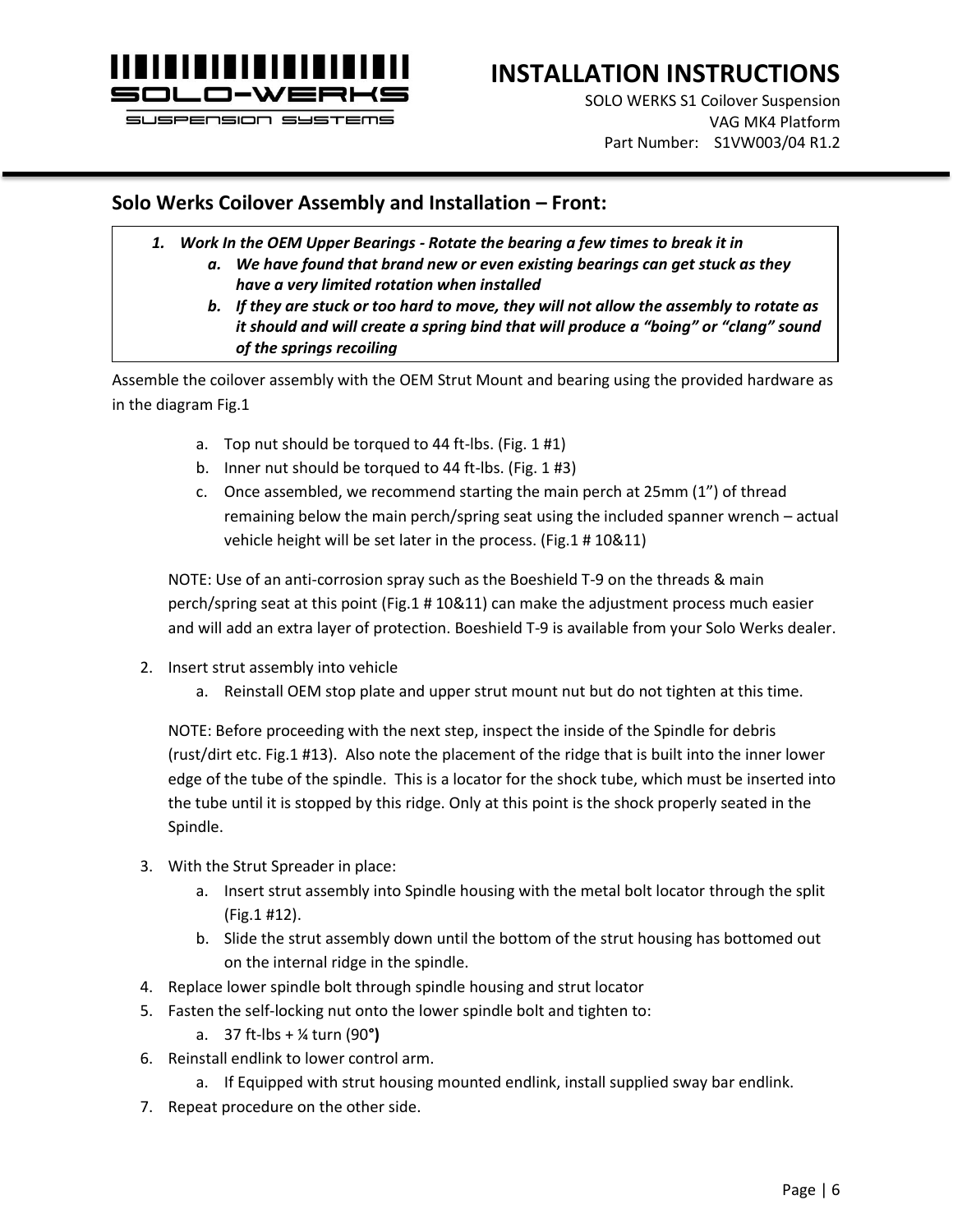

l

# **INSTALLATION INSTRUCTIONS**

SOLO WERKS S1 Coilover Suspension VAG MK4 Platform Part Number: S1VW003/04 R1.2

8. Once vehicle is placed back on the ground under its own weight, Torque upper strut mount nut to 44 ft-lbs.

#### **Original Suspension Removal- Rear:**

**SOLO WERKS TIP:** *Disconnect Headlight level sensor from lower control arm before any other steps are taken. Disregard for this step could result in damage to sensor link.*

- 1. While Supporting lower beam in the compressed position (loaded as if it is on the ground)
	- a. Remove both lower shock bolts (passenger and driver's side shocks)
	- b. Slowly lower rear trailing arm on both sides to remove the pressure on the rear springs
	- c. Remove rear springs
		- i. This may require you to lower down the rear beam or control arm to allow more room to remove the springs
- 2. Remove the two upper bolts from the upper shock mount on each side & remove rear shocks.
	- a. Remove oem upper shock mount and dust boot assembly (To be reused)
	- b. Make note of orientation of OEM parts to be reinstalled later. (Fig.2 #2)

#### **Solo Werks Coilover Assembly and Installation – Rear:**

The Rear of this platform is a combination of a rear lowering spring & adjustable spring perch and specially matched shock absorber. The shock absorber does not need to be adjusted in any way to change the ride height.

**SOLO WORKS TIP:** *Just like the front struts, it is advisable to Prime the rear shocks as well. To purge the rear shocks: Refer to procedure on page 3.*

In the vertical position (as it would be installed in the vehicle):

- 1. Extend the shock rod to its full extent
- 2. Compress until 1" of the chrome shock rod is visible outside of the shock housing
- 3. Repeat 3-5 times or until the strokes feel consistent.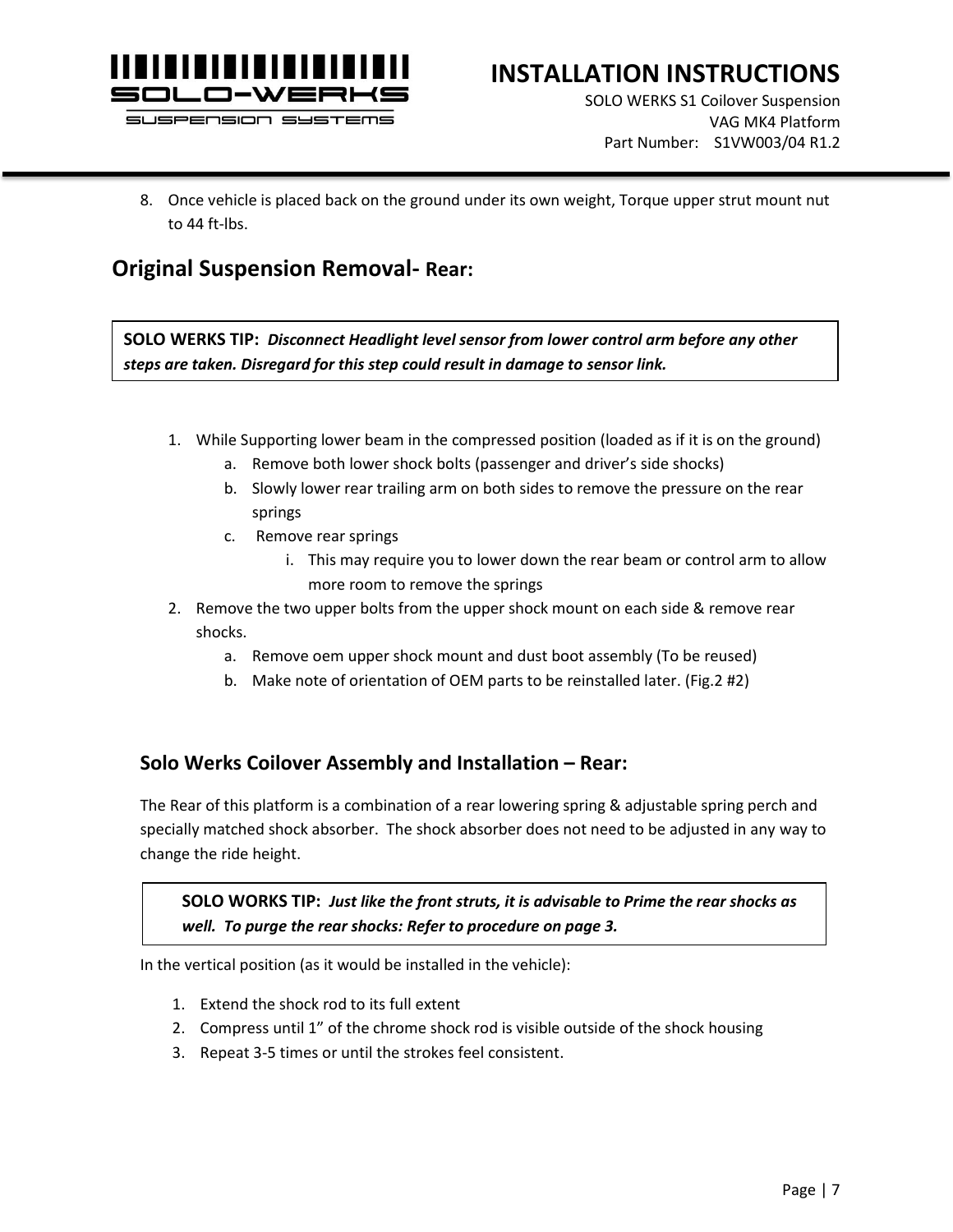

l

# **INSTALLATION INSTRUCTIONS**

SOLO WERKS S1 Coilover Suspension VAG MK4 Platform Part Number: S1VW003/04 R1.2

#### **Solo Werks Coilover Assembly and Installation – Rear con't.**

- 1. Remove both upper and lower factory spring pads from the vehicle, and ensure that both areas are clean and free of any dirt or debris.
	- a. Reinstall upper spring pad.
- 2. Prepare the perch for installation
	- a. Remove the bolt / lock washer / washer assembly from the bottom of the spring perches.
	- b. Thread the adjustable perches down close to the base.
- 3. The Solo-Werks rear spring perch will be installed underneath the spring and bolted using the supplied bolt and washer to the lower beam.
- 4. Place the spring onto the adjustable spring perch with the "flat ground" end of the coil spring against the perch (Fig.2 #9)
	- a. The end with the closer winds of the spring is the top of the spring.
- 5. Align the top of the spring with the upper spring pad.
	- a. You may need to raise the rear axle to keep the assembly in place.
- 6. Repeat on the other side.
- 7. Assemble Solo-Werks rear shock (Fig.2) reusing OEM upper shock mount, Bump stop and Dust shield. Torque shock shaft bolt (Fig.2 #1) to 18 ft-lbs.
- 8. Place shock into vehicle and reinstall two upper shock mount bolts and torque to 37 ft-lbs.
- 9. Re install the lower bolt / lock washer / washer assembly through the opening in the bottom of the control arm/axle.
	- a. Do not torque lower shock bolts until vehicle is back on the ground and all weight is on vehicle.
	- b. Torque lower shock bolts to 130 ft-lbs.

**Solo Werks Tip:** *When bolting in the lower perch, use a small amount of thread locker on the bolt to ensure that it does not rattle free during use (I.e. Loctite Blue 242)*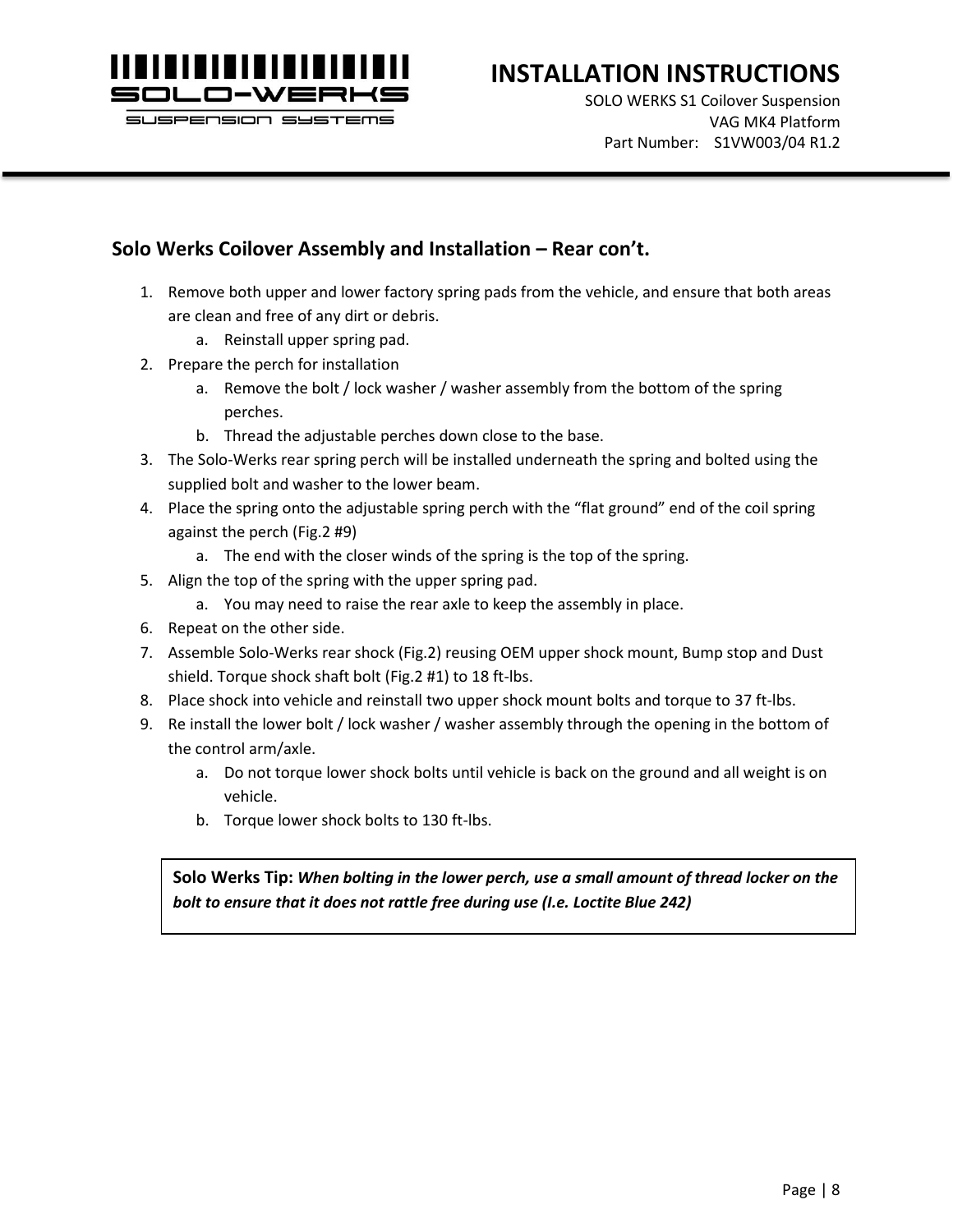

l

# **INSTALLATION INSTRUCTIONS**

SOLO WERKS S1 Coilover Suspension VAG MK4 Platform Part Number: S1VW003/04 R1.2

#### **Solo Werks Coilover Final Details – Heights & Working Ranges**



|        |         | <b>ILowering Range</b> |       |                |                |  |
|--------|---------|------------------------|-------|----------------|----------------|--|
|        |         | lin Mm                 |       | lin Inch       |                |  |
| Model  | Year    | <b>Front</b>           | Rear  | Front          | Rear           |  |
| VW MK4 | 99'-04' | 40-70                  | 40-70 | $1.5" - 2.75"$ | $1.5" - 2.75"$ |  |

| <b>Front Measurement</b>                                                    |         |     |       |     |        |  |  |
|-----------------------------------------------------------------------------|---------|-----|-------|-----|--------|--|--|
| Max low mm   Max low Inch   Max high mm   Max high Inch   OEM mm   OEM Inch |         |     |       |     |        |  |  |
| 325                                                                         | 12 3/4" | 355 | יי 14 | 395 | 151/2" |  |  |

| <b>Rear Measurement</b> |        |     |                                                                             |     |        |  |  |
|-------------------------|--------|-----|-----------------------------------------------------------------------------|-----|--------|--|--|
|                         |        |     | Max low mm   Max low Inch   Max high mm   Max high Inch   OEM mm   OEM Inch |     |        |  |  |
| 320                     | 121/2" | 350 | 133/4"                                                                      | 390 | 151/4" |  |  |

- These measurements are in place to allow both front and rear dampers to operate properly and allow for ample shock travel.
- All measurements will be referenced from "center of wheel hub to bottom lip of fender" (see example figure "a")
- Using this system outside of this range can cause premature failure and is cause to void your manufacturer specified warranty.
- Helper springs are intended to keep preload on the main spring under full suspension extension, do not remove!